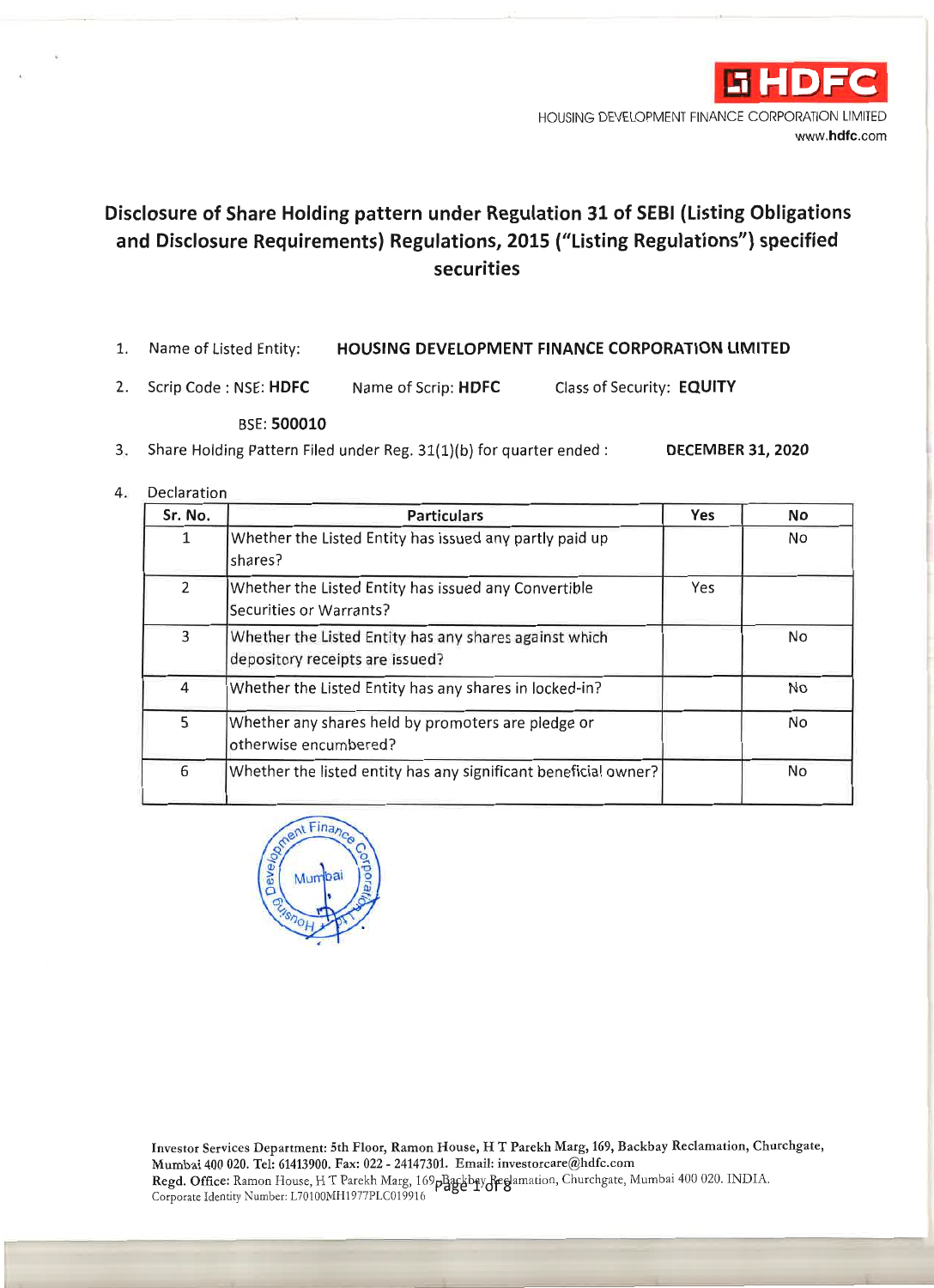| Categ | Category of      | No. of   | No. of fully   | No.          | No.          | Total nos.            | Sharehol   |            |          | Number of Voting Rights held in each class of |           | No. of        | Shareholding             |          | Number of          |     | Numberor      | Number of      |
|-------|------------------|----------|----------------|--------------|--------------|-----------------------|------------|------------|----------|-----------------------------------------------|-----------|---------------|--------------------------|----------|--------------------|-----|---------------|----------------|
| ory   | shareholder      | sharehol | paid up equity | of           | of           | shares held           | ding as a  |            |          | securities                                    |           | <b>Shares</b> | , as a %                 |          | Locked in          |     | Shares        | equi ty shares |
| (1)   | (II)             | ders     | shares held    | Parti shar   |              | $ V   =  V + V + V  $ | % of       |            |          | (IX)                                          |           |               | Underlying assuming full |          | shares             |     | pledged p-    | held in        |
|       |                  | (III)    | (IV)           | v            | es           |                       | total no.  |            |          |                                               |           | Outstanding   | conversion               |          | (XII)              |     | othewise      | dematerialized |
|       |                  |          |                | paid-        | und          |                       | of shares  |            |          |                                               |           | convertible   | of                       |          |                    |     | encumbered    | form           |
|       |                  |          |                | <b>up</b>    | erlyi        |                       | (calculat  |            |          |                                               |           | securities    | convertible              |          |                    |     | (N  )         | (XIV)          |
|       |                  |          |                | equit        | ng           |                       | ed as per  |            |          |                                               |           | (including    | securities (             |          |                    |     |               |                |
|       |                  |          |                | $\mathsf{v}$ | Dep          |                       | SCRR,      |            |          | No of Voting Rights                           | Total as  | Warrants)     | as a                     |          | No.   As a %   No. |     | $As \ge 6$    |                |
|       |                  |          |                | share        | osit         |                       | 1957)      |            |          |                                               | a % of    | (X)           | percentage               |          | of                 |     | loftet∋l      |                |
|       |                  |          |                | s            | ory          |                       |            |            |          |                                               | $(A+B+C)$ |               | of diluted               |          | total              |     | <b>Shares</b> |                |
|       |                  |          |                | held         | Rece         |                       | As a %     |            |          |                                               |           |               | share                    |          | Shares             |     | hec           |                |
|       |                  |          |                | (V)          | ipts         |                       | of         |            |          |                                               |           |               | capital)                 |          | held               |     |               |                |
|       |                  |          |                |              | (VI)         |                       | $(A+B+C2)$ |            |          |                                               |           |               | $(XI) =$                 |          |                    |     |               |                |
|       |                  |          |                |              |              |                       | (VIII)     | Class X    | Class    | Total                                         |           |               | $(VII)+(X)$ as a         | (a)      | (b)                | (a) | (E)           |                |
|       |                  |          |                |              |              |                       |            |            | Y        |                                               |           |               | % of A+B+C2              |          |                    |     |               |                |
|       |                  |          |                |              |              |                       |            |            |          |                                               |           |               |                          |          |                    |     |               |                |
|       |                  |          |                |              |              |                       |            |            |          |                                               |           |               |                          |          |                    |     |               |                |
| (A)   | Promoter &       |          |                |              |              |                       |            |            |          |                                               |           |               |                          |          |                    |     |               |                |
|       | <b>IPromoter</b> |          |                |              |              |                       |            |            |          |                                               |           |               |                          |          |                    |     |               |                |
|       | Group            |          |                |              |              |                       |            |            |          |                                               |           |               |                          |          |                    |     |               |                |
| (B)   | Public           | 531710   | 1800195902     | 0l           | $\Omega$     | 1800195902            | 100.00     | 1800195902 | $\Omega$ | 1800195902                                    | 100.00    | 17057400      | 100.00                   | $\Omega$ | οI                 | 0   | $\Omega$      | 1793844509     |
| (C)   | Non Promoter     |          |                |              |              |                       |            |            |          |                                               |           |               |                          |          |                    |     |               |                |
|       | Non Public       |          |                |              |              |                       |            |            |          |                                               |           |               |                          |          |                    |     |               |                |
|       |                  |          |                |              |              |                       |            |            |          |                                               |           |               |                          |          |                    |     |               |                |
| (C1)  | <b>Shares</b>    |          |                |              |              |                       |            |            |          |                                               |           |               |                          |          |                    |     |               |                |
|       | Underlying       |          |                |              |              |                       |            |            |          |                                               |           |               |                          |          |                    |     |               |                |
|       | DRs              |          |                |              |              |                       |            |            |          |                                               |           |               |                          |          |                    |     |               |                |
| (C2)  | Shares held by   |          |                |              |              |                       |            |            |          |                                               |           |               |                          |          |                    |     |               |                |
|       | Employee         |          |                |              |              |                       |            |            |          |                                               |           |               |                          |          |                    |     |               |                |
|       | Trusts           |          |                |              |              |                       |            |            |          |                                               |           |               |                          |          |                    |     |               |                |
|       | Total            | 531710   | 1800195902     | οl           | $\mathbf{0}$ | 1800195902            | 100.00     | 1800195902 | 0        | 1800195902                                    | 100.00    | 17057400      | 100.00                   | 0        | 0                  | 0   | <sub>0</sub>  | 1793844509     |

## Table I - Summary Statement holding of specified securities



Page 2 of 8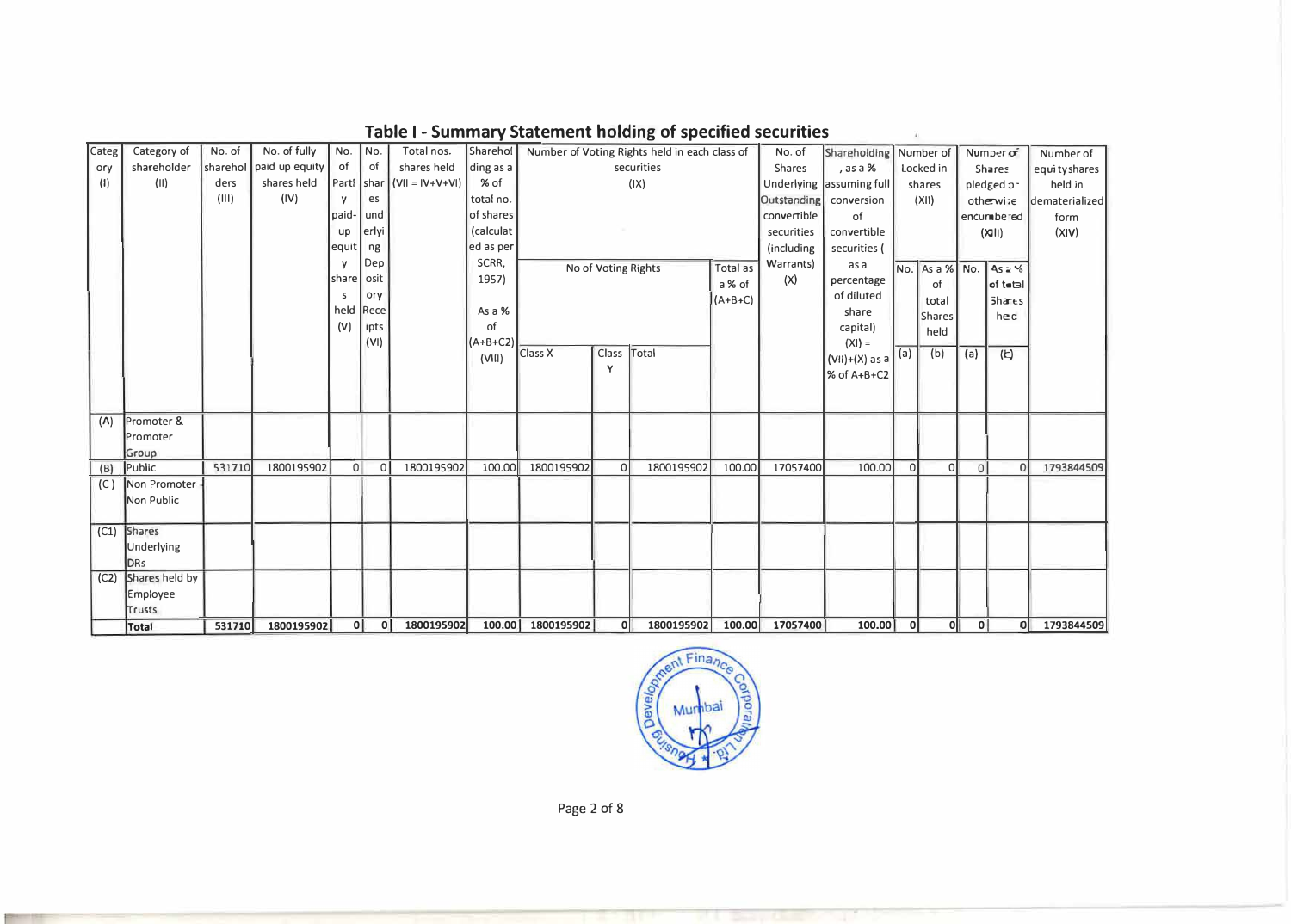Table II - Statement showing shareholding nattern of the Promoter and Promoter Group

|     |                                                                                                                                                                                                | ,,,,,                    |                          |                          |                          |                          |          |                          |                          |                             |       |                              |                          | - Jacques Showing Shareholding pattern or the Fromoter and Fromoter Group |                          |               |                          |                          |         |
|-----|------------------------------------------------------------------------------------------------------------------------------------------------------------------------------------------------|--------------------------|--------------------------|--------------------------|--------------------------|--------------------------|----------|--------------------------|--------------------------|-----------------------------|-------|------------------------------|--------------------------|---------------------------------------------------------------------------|--------------------------|---------------|--------------------------|--------------------------|---------|
|     | Category & Name of the                                                                                                                                                                         | PAN                      | No. of No. of No.        |                          |                          |                          |          | Nos. of Total Shareholdi |                          |                             |       | Number of Voting Rights held | No. of                   | Shareholding                                                              |                          | Number of     |                          | Number of                | Number  |
|     | Shareholders                                                                                                                                                                                   | (11)                     | shareh                   | fully                    | of                       | shares                   | nos.     | ng%                      |                          | in each class of securities |       |                              | <b>Shares</b>            | as a %                                                                    |                          | Locked in     |                          | <b>Shares</b>            | of      |
|     | (1)                                                                                                                                                                                            |                          | older                    | paid                     |                          | Partly underly shares    |          | calculated               |                          |                             | (IX)  |                              | Underlying               | assuming full                                                             |                          | shares        |                          | p edged or               | equity  |
|     |                                                                                                                                                                                                |                          | (III)                    | up                       | paid-                    | ing                      | held     | as per                   |                          |                             |       |                              | Outstandin               | conversion of                                                             |                          | (XH)          |                          | otherwise                | shares  |
|     |                                                                                                                                                                                                |                          |                          | equit                    | up                       | Deposit   (VII =         |          | SCRR,                    |                          |                             |       |                              | g                        | convertible                                                               |                          |               |                          | encumbered               | held in |
|     |                                                                                                                                                                                                |                          |                          | V                        | equit                    | ory                      | IV+V+    | 1957                     |                          |                             |       |                              | convertible              | securities (as a                                                          |                          |               |                          | (XIII)                   | demater |
|     |                                                                                                                                                                                                |                          |                          | share                    | V                        | Receipt                  | VI)      |                          |                          | No of Voting Rights         |       | Total as                     | securities               | percentage of $N_0$ .                                                     |                          | As a %        | No.                      | As a %                   | ialized |
|     |                                                                                                                                                                                                |                          |                          | s held share             |                          | s                        |          | As a % of                |                          |                             |       | a % of                       | (including               | diluted share                                                             |                          | of total      |                          | of total                 | form    |
|     |                                                                                                                                                                                                |                          |                          | (IV)                     | s held                   | (VI)                     |          | $(A+B+C2)$               |                          |                             |       | Total                        | Warrants)                | capital)                                                                  |                          | <b>Shares</b> |                          | <b>Shares</b>            | (XIV)   |
|     |                                                                                                                                                                                                |                          |                          |                          | (V)                      |                          |          | (VIII)                   |                          |                             |       | Voting                       | (X)                      | $(XI) = (VII)+(X)$                                                        |                          | helc          |                          | held                     |         |
|     |                                                                                                                                                                                                |                          |                          |                          |                          |                          |          |                          | <b>Class</b>             | Class Y                     | Total | rights                       |                          | as a % of                                                                 | (a)                      | (b)           | (a)                      | (b)                      |         |
|     |                                                                                                                                                                                                |                          |                          |                          |                          |                          |          |                          | X                        |                             |       |                              |                          | $A+B+C2$                                                                  |                          |               |                          |                          |         |
|     |                                                                                                                                                                                                |                          |                          |                          |                          |                          |          |                          |                          |                             |       |                              |                          |                                                                           |                          |               |                          |                          |         |
|     |                                                                                                                                                                                                |                          |                          |                          |                          |                          |          |                          |                          |                             |       |                              |                          |                                                                           |                          |               |                          |                          |         |
|     |                                                                                                                                                                                                |                          |                          |                          |                          |                          |          |                          |                          |                             |       |                              |                          |                                                                           |                          |               |                          |                          |         |
|     |                                                                                                                                                                                                |                          |                          |                          |                          |                          |          |                          |                          |                             |       |                              |                          |                                                                           |                          |               |                          |                          |         |
| (1) | Indian                                                                                                                                                                                         |                          |                          |                          |                          |                          |          |                          |                          |                             |       |                              |                          |                                                                           |                          |               |                          |                          |         |
| (a) | Individuals / Hindu Undivided                                                                                                                                                                  | $\sim$                   | $\overline{a}$           | $\equiv$                 |                          |                          |          |                          |                          |                             |       |                              |                          |                                                                           | $\overline{a}$           |               | $\overline{\phantom{a}}$ |                          |         |
|     | Family                                                                                                                                                                                         |                          |                          |                          |                          |                          |          |                          |                          |                             |       |                              |                          |                                                                           |                          |               |                          |                          |         |
| (b) | <b>Central Government / State</b>                                                                                                                                                              |                          |                          | L                        |                          |                          |          | $\overline{a}$           |                          |                             |       | ٠                            |                          |                                                                           | $\tilde{\phantom{a}}$    |               | $\overline{\phantom{a}}$ |                          |         |
|     | Government(s)                                                                                                                                                                                  |                          |                          |                          |                          |                          |          |                          |                          |                             |       |                              |                          |                                                                           |                          |               |                          |                          |         |
| (c) | <b>Financial Institutions / Banks</b>                                                                                                                                                          | $\overline{\phantom{a}}$ |                          | L.                       |                          | $\lambda$                |          | $\overline{a}$           | $\sim$                   |                             |       |                              | $\overline{\phantom{a}}$ |                                                                           | $\blacksquare$           |               | $\omega^{\pm}$           |                          |         |
| (d) | <b>Others</b>                                                                                                                                                                                  | $\overline{\phantom{a}}$ |                          | $\overline{\phantom{a}}$ | ÷                        | ÷.                       | L.       | ÷,                       | $\bar{a}$                |                             |       |                              | ٠                        |                                                                           | $\overline{\phantom{a}}$ |               | $\omega$                 |                          |         |
|     | Sub-Total (A)(1)                                                                                                                                                                               | $\sim$                   | $\blacksquare$           | $\sim$                   | ×.                       | s.                       | $\sim$   | $\omega$                 | A.                       | z.                          | ÷     |                              | $\bar{\phantom{a}}$      |                                                                           | $\sim$                   |               | $\omega$                 | $\overline{a}$           |         |
| (2) | Foreign                                                                                                                                                                                        | $\sim$                   |                          | ٠                        | $\overline{a}$           | ٠                        | s.       | i.                       | ÷                        | ٠                           |       |                              |                          |                                                                           | $\sim$                   |               | $\sim$                   |                          |         |
| (a) | Individuals (NRIs / Foreign                                                                                                                                                                    |                          |                          | $\sim$                   |                          | ٤                        |          |                          | $\overline{\phantom{a}}$ |                             |       |                              |                          |                                                                           | ×,                       |               | $\sim$                   |                          |         |
|     | Individuals)                                                                                                                                                                                   |                          |                          |                          |                          |                          |          |                          |                          |                             |       |                              |                          |                                                                           |                          |               |                          |                          |         |
| (b) | Government                                                                                                                                                                                     | $\sim$                   | $\overline{\phantom{a}}$ | $\sim$                   | $\sim$                   | $\overline{a}$           | $\Delta$ | $\blacksquare$           | $\overline{\phantom{a}}$ | $\tilde{m}_1$               | ×.    | $\overline{\phantom{a}}$     | $\overline{\phantom{a}}$ | $\sim$                                                                    | $\overline{\phantom{a}}$ | ÷.            | $\alpha$                 | $\overline{\phantom{a}}$ |         |
| (c) | Institutions                                                                                                                                                                                   | $\overline{\phantom{a}}$ |                          |                          |                          |                          |          | ш                        |                          |                             |       |                              | $\overline{\phantom{a}}$ |                                                                           |                          |               |                          |                          |         |
| (d) | Foreign Portfolio Investor                                                                                                                                                                     |                          |                          |                          |                          |                          |          |                          |                          |                             |       |                              |                          |                                                                           |                          |               | J.                       |                          |         |
| (f) | Others                                                                                                                                                                                         | $\blacksquare$           |                          | $\overline{a}$           | $\overline{\phantom{a}}$ | $\overline{\phantom{a}}$ |          | $\sim$                   | ш                        |                             |       | $\overline{\phantom{a}}$     | $\blacksquare$           | $\sim$                                                                    | $\sim$                   |               | $\sim$                   | $\sim$                   |         |
|     | Sub-Total (A)(2)                                                                                                                                                                               | $\sim$                   |                          |                          |                          |                          |          |                          |                          |                             |       |                              |                          |                                                                           |                          |               |                          |                          |         |
|     | <b>Total Shareholding of Promoter</b>                                                                                                                                                          |                          |                          |                          |                          |                          |          |                          |                          |                             |       |                              |                          |                                                                           |                          |               |                          |                          |         |
|     | and Promoter Group (A)=                                                                                                                                                                        |                          | 0                        | 0                        | $\mathbf{0}$             | $\mathbf{0}$             | 0        | $\mathbf 0$              | $\mathbf 0$              | 0                           | 0     | $\mathbf{0}$                 | 0                        | 0                                                                         | 0                        | $\mathbf 0$   | $\mathbf 0$              | $\mathbf 0$              | 0       |
|     | $(A)(1)+(A)(2)$                                                                                                                                                                                |                          |                          |                          |                          |                          |          |                          |                          |                             |       |                              |                          |                                                                           |                          |               |                          |                          |         |
|     | Details of Shares which remain unclaimed may be given here along with details such as number of shareholders, outstanding shares held in demat/unclaimed suspense account, voting rights which |                          |                          |                          |                          |                          |          |                          |                          |                             |       |                              |                          |                                                                           |                          |               |                          |                          |         |
|     | are frozen etc.                                                                                                                                                                                |                          |                          |                          |                          |                          |          |                          |                          |                             |       |                              |                          |                                                                           |                          |               |                          |                          |         |
|     |                                                                                                                                                                                                |                          |                          |                          |                          |                          |          |                          |                          |                             |       |                              |                          |                                                                           |                          |               |                          |                          |         |

Note:

(1) PAN would not be displayed on website of Stock Exchange(s).

(1) PAN would not be displayed on website of Stock Exchange(s).<br>(2) The term "Encumbrance" has the same meaning as assigned under regulation 28(3) of SEBI (Substantial Acquisition architect And Takeovers) Regulations, 2011

Page 3 of 8

Develon Mumbai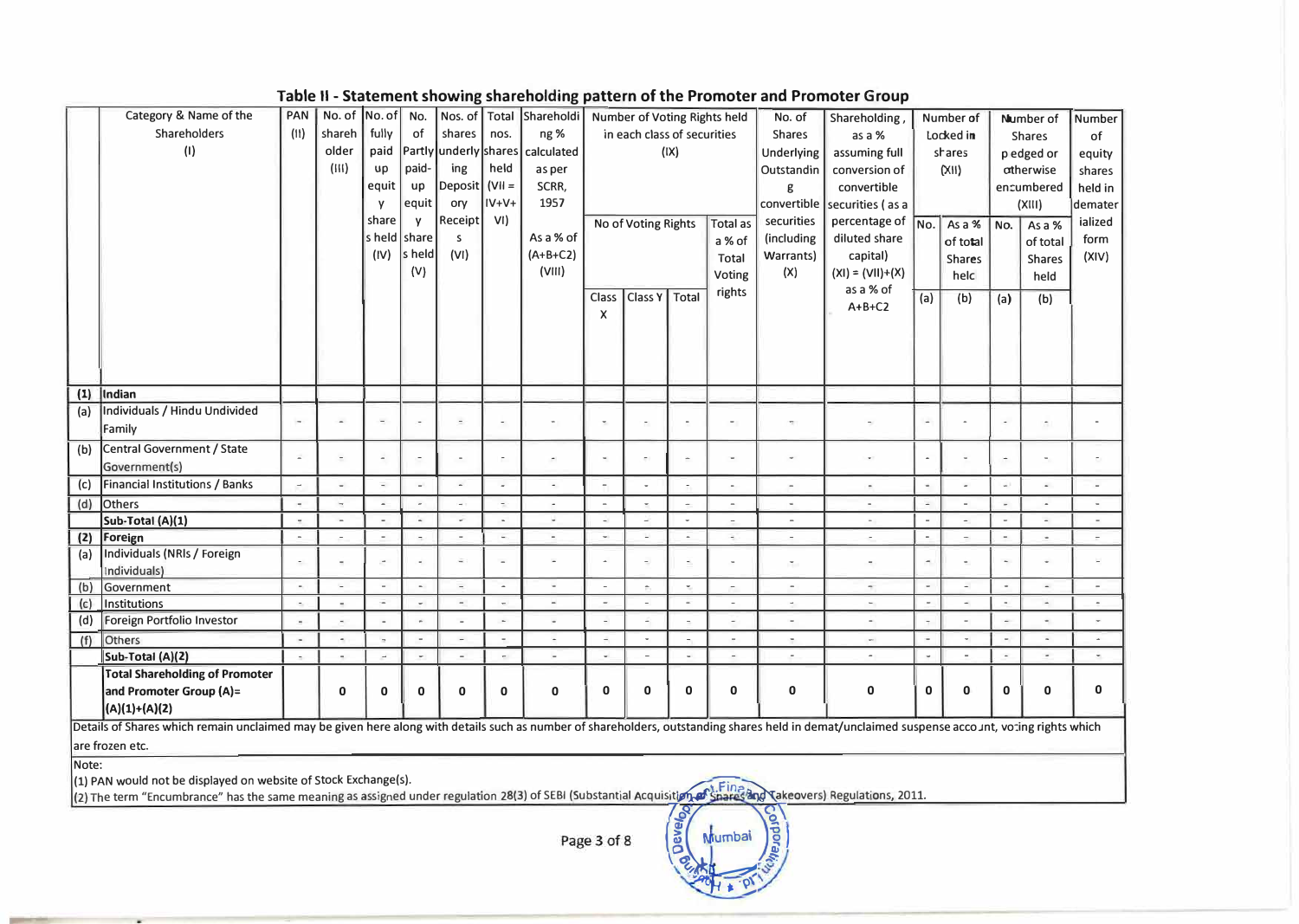|     | Category & Name of the                                       | PAN            | No. of | No. of fully No. of Nos.      |               |        | Total nos.                                  | Sharehol  |            |                     | Number of Voting Rights held in each class of |            | No. of        | Shareholding,                | Number    |           |                 | Number of              | Number of     |
|-----|--------------------------------------------------------------|----------------|--------|-------------------------------|---------------|--------|---------------------------------------------|-----------|------------|---------------------|-----------------------------------------------|------------|---------------|------------------------------|-----------|-----------|-----------------|------------------------|---------------|
|     | Shareholders                                                 | $(\mathsf{H})$ |        | shareho paid up equity Partly |               | of     | shares held                                 | ding %    |            |                     | securities                                    |            | <b>Shares</b> | as a %                       | of Locked |           |                 | Shares                 | equity shares |
|     | (1)                                                          |                | Ider   | shares held                   |               |        | paid-   share   (VII = IV+V+VI)   calculate |           |            |                     | (IX)                                          |            | Underlying    | assuming full                | in shares |           |                 | pledged or             | held in       |
|     |                                                              |                | (111)  | (IV)                          | up            | s.     |                                             | d as per  |            |                     |                                               |            | Outstandin    | conversion of                |           | (X  )     |                 | otherwise              | dematerialize |
|     |                                                              |                |        |                               | equit         | unde   |                                             | SCRR,     |            |                     |                                               |            | g             | convertible                  |           |           |                 | encumbered             | d form        |
|     |                                                              |                |        |                               |               | rlying |                                             | 1957      |            |                     |                                               |            |               | convertible   securities (as |           |           |                 | (XIII)                 | (X V)         |
|     |                                                              |                |        |                               | share Depo    |        |                                             |           |            |                     |                                               |            | securities    | a percentage                 |           |           |                 |                        |               |
|     |                                                              |                |        |                               | s held sitory |        |                                             | As a %    |            |                     |                                               |            | (including    | of diluted                   |           |           |                 |                        |               |
|     |                                                              |                |        |                               | (V)           | Recei  |                                             | of        |            | No of Voting Rights |                                               | Total as a | Warrants)     | share capital)               |           |           |                 | No. As a No. As a % of |               |
|     |                                                              |                |        |                               |               | pts    |                                             | $(A+B+C2$ |            |                     |                                               | % of Total | (X)           | $(XI) = (VII)+(X)$           |           | %         | 1N <sub>O</sub> | total                  |               |
|     |                                                              |                |        |                               |               | (VI)   |                                             |           |            |                     |                                               | Voting     |               | as a % of                    |           | of        | t               | <b>Shares</b>          |               |
|     |                                                              |                |        |                               |               |        |                                             | (VIII)    |            |                     |                                               | rights     |               | $A+B+C2$                     |           | tota Ap   |                 | held                   |               |
|     |                                                              |                |        |                               |               |        |                                             |           |            |                     |                                               |            |               |                              |           |           | plic            | (Not                   |               |
|     |                                                              |                |        |                               |               |        |                                             |           |            |                     |                                               |            |               |                              |           |           |                 | Sha abl Applicabl      |               |
|     |                                                              |                |        |                               |               |        |                                             |           |            |                     |                                               |            |               |                              |           | res       | e)              | e}                     |               |
|     |                                                              |                |        |                               |               |        |                                             |           | Class X    | Class Y             | Total                                         |            |               |                              | (a)       | $(b)$ (a) |                 | (b)                    |               |
|     | (1) Institutions                                             |                |        |                               |               |        |                                             |           |            |                     |                                               |            |               |                              |           |           |                 |                        |               |
|     | (a) Mutual Funds / UTI                                       |                | 37     | 157415332                     |               |        | 157415332                                   | 8.74      | 157415332  |                     | 157415332                                     | 8.74       | 12064800      | 9.33                         |           |           |                 |                        | 157415332     |
|     | SBI-ETF NIFTY 50                                             |                |        | 44678707                      |               |        | 44678707                                    | 2.48      | 44678707   |                     | 44678707                                      | 2.48       |               | 2.46                         |           |           |                 |                        | 44678707      |
|     | UTI - NIFTY EXCHANGE TRADED                                  |                |        | 19426002                      |               |        | 19426002                                    | 1.08      | 19426002   |                     | 19426002                                      | 1.08       |               | 1.07                         |           |           |                 |                        | 19426002      |
|     | <b>FUND</b>                                                  |                |        |                               |               |        |                                             |           |            |                     |                                               |            |               |                              |           |           |                 |                        |               |
|     | (b) Venture Capital Funds                                    |                |        |                               |               |        |                                             |           |            |                     |                                               |            |               |                              |           |           |                 |                        |               |
| (c) | Alternate Investment Funds                                   |                | 37     | 4560604                       |               |        | 4560604                                     | 0.25      | 4560604    |                     | 4560604                                       | 0.25       |               | 0.25                         |           |           |                 |                        | 4560604       |
|     | (d) Foreign Venture Capital<br>Investors                     |                |        |                               |               |        |                                             |           |            |                     |                                               |            |               |                              |           |           |                 |                        |               |
| (e) | Foreign Portfolio Investors                                  |                | 1838   | 1295217111                    |               |        | 1295217111                                  | 71.95     | 1295217111 |                     | 1295217111                                    | 71.95      |               | 71.27                        |           |           |                 |                        | 1295214611    |
|     | <b>INVESCO OPPENHEIMER</b><br><b>DEVELOPING MARKETS FUND</b> | o congress     |        | 66912117                      |               |        | 66912117                                    | 3.72      | 66912117   |                     | 66912117                                      | 3.72       |               | 3.68                         |           |           |                 |                        | 66912117      |
|     | <b>GOVERNMENT OF SINGAPORE</b>                               |                |        | 53179748                      |               |        | 53179748                                    | 2.95      | 53179748   |                     | 53179748                                      | 2.95       |               | 2.93                         |           |           |                 |                        | 53179748      |
|     | <b>VANGUARD TOTAL</b>                                        | <b>TENNIS</b>  |        | 24895473                      |               |        | 24895473                                    | 1.38      | 24895473   |                     | 24895473                                      | 1.38       |               | 1.37                         |           |           |                 |                        | 24895473      |
|     | INTERNATIONAL STOCK INDEX                                    |                |        |                               |               |        |                                             |           |            |                     |                                               |            |               |                              |           |           |                 |                        |               |
|     | <b>FUND</b>                                                  |                |        |                               |               |        |                                             |           |            |                     |                                               |            |               |                              |           |           |                 |                        |               |
|     | <b>VANGUARD EMERGING</b>                                     | $-1.791$       |        | 22795345                      |               |        | 22795345                                    | 1.27      | 22795345   |                     | 22795345                                      | 1.27       |               | 1.25                         |           |           |                 |                        | 22795345      |
|     | MARKETS STOCK INDEX FUND,                                    |                |        |                               |               |        |                                             |           |            |                     |                                               |            |               |                              |           |           |                 |                        |               |
|     | A SERIES OF VANGUARD                                         |                |        |                               |               |        |                                             |           |            |                     |                                               |            |               |                              |           |           |                 |                        |               |
|     | <b>INTERNATIONAL EQUITY INDEX</b>                            |                |        |                               |               |        |                                             |           |            |                     |                                               |            |               |                              |           |           |                 |                        |               |
|     | <b>FUNDS</b>                                                 |                |        |                               |               |        |                                             |           |            |                     |                                               |            |               |                              |           |           |                 |                        |               |
|     | <b>GOVERNMENT PENSION FUND</b>                               |                |        | 18798136                      |               |        | 18798136                                    | 1.04      | 18798136   |                     | 18798136                                      | 1.04       |               | 1.03                         |           |           |                 |                        | 18798136      |
|     | <b>GLOBAL</b>                                                |                |        |                               |               |        |                                             |           |            |                     |                                               |            |               |                              |           |           |                 |                        |               |
|     |                                                              |                |        |                               |               |        |                                             |           |            |                     |                                               |            |               |                              |           |           |                 |                        |               |

#### **Table Ill - Statement showing shareholding pattern of the Public shareholder**

Page 4 of 8

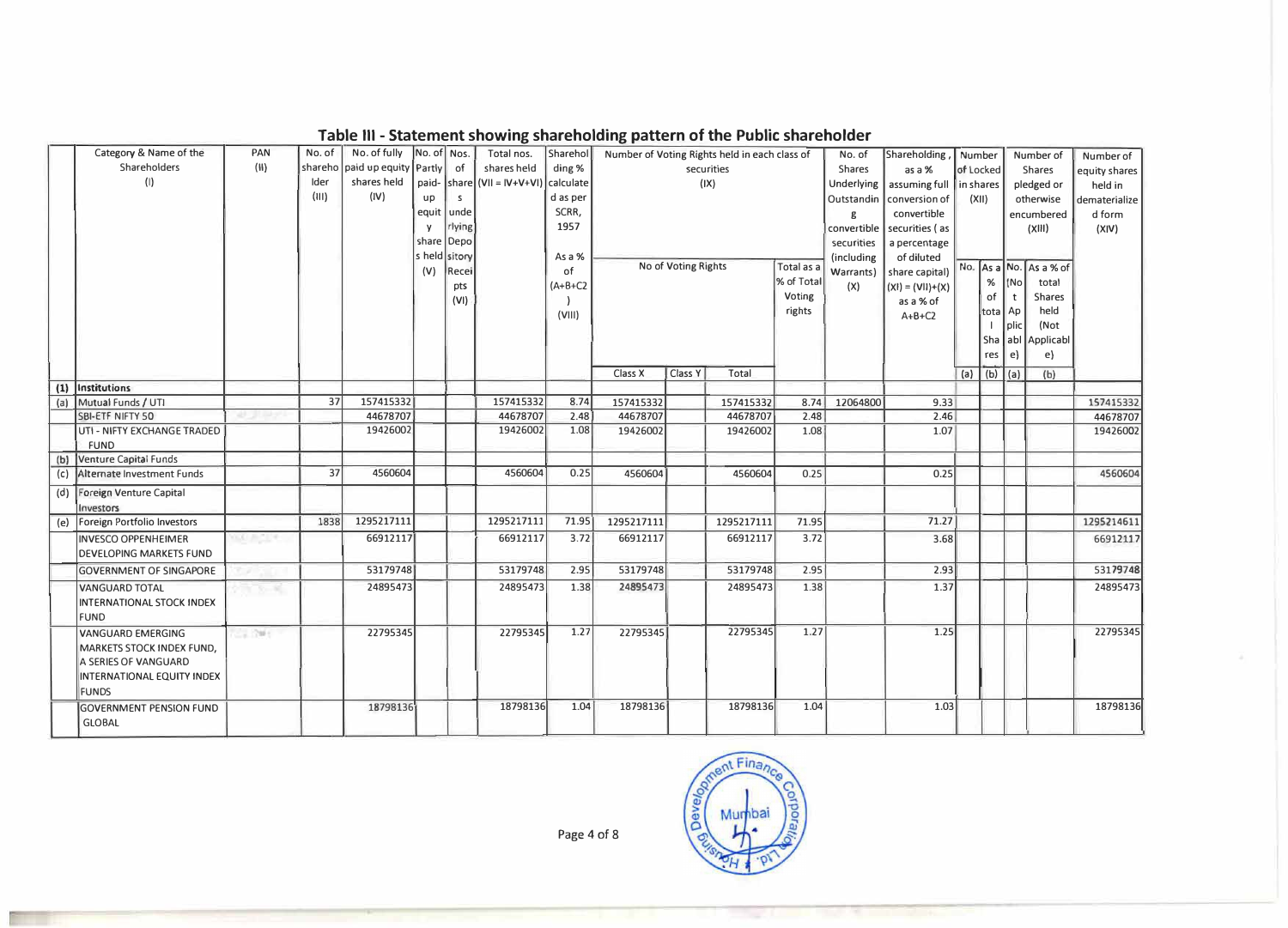|              | JP MORGAN FUNDS -<br><b>EMERGING MARKETS EQUITY</b><br><b>FUND</b>                          |                 |        | 18787381   |    |              | 18787381   | 1.04  | 18787381   |    | 18787381   | 1.04  |            | 1.03  |               |   |    |                | 18787381   |
|--------------|---------------------------------------------------------------------------------------------|-----------------|--------|------------|----|--------------|------------|-------|------------|----|------------|-------|------------|-------|---------------|---|----|----------------|------------|
|              | KUWAIT INVESTMENT<br>AUTHORITY - FUND NO. 208                                               | <b>SEAM ATT</b> |        | 18066085   |    |              | 18066085   | 1.00  | 18066085   |    | 18066085   | 1.00  |            | 0.99  |               |   |    |                | 18066085   |
| (f)          | Financial Institutions / Banks                                                              |                 | 13     | 713520     |    |              | 713520     | 0.04  | 713520     |    | 713520     | 0.04  |            | 0.04  |               |   |    |                | 706420     |
|              | (g) Insurance Companies                                                                     |                 | 39     | 145505599  |    |              | 145505599  | 8.08  | 145505599  |    | 145505599  | 8.08  |            | 8.01  |               |   |    |                | 145505599  |
|              | LIFE INSURANCE CORPORATION<br>OF INDIA                                                      |                 |        | 89978379   |    |              | 89978379   | 5.00  | 89978379   |    | 89978379   | 5.00  |            | 4.95  |               |   |    |                | 89978379   |
|              | <b>ICICI PRUDENTIAL LIFE</b><br>INSURANCE COMPANY LIMITED                                   |                 |        | 19173248   |    |              | 19173248   | 1.07  | 19173248   |    | 19173248   | 1.07  |            | 1.06  |               |   |    |                | 19173248   |
|              | (h) Provident Funds/Pension Funds                                                           |                 |        |            |    |              |            |       |            |    |            |       |            |       |               |   |    |                |            |
| (i)          | Others                                                                                      |                 |        |            |    |              |            |       |            |    |            |       |            |       |               |   |    |                |            |
|              | (1) Foreign Institutional Investor                                                          |                 |        |            |    |              |            |       |            |    |            |       |            |       |               |   |    |                |            |
|              | Sub-Total (B)(1)                                                                            |                 | 1964   | 1603412166 | 0  | $\mathbf{0}$ | 1603412166 | 89.07 | 1603412166 | ΩI | 1603412166 | 89.07 | 12064800   | 88.90 | ol            | 0 | 0  | 0 <sup>1</sup> | 1603402566 |
|              | (2) Central Government / State<br>Government(s)/President of<br>India                       |                 |        |            |    |              |            |       |            |    |            |       |            |       |               |   |    |                |            |
| (a)          | Central Government / State<br>Government(s)/President of<br>India                           |                 | 5      | 3882089    |    |              | 3882089    | 0.22  | 3882089    |    | 3882089    | 0.22  |            | 0.21  |               |   |    |                | 3882089    |
|              | Sub-Total (B)(2)                                                                            |                 | S      | 3882089    | 0Î | οl           | 3882089    | 0.22  | 3882089    | 0l | 3882089    | 0.22  | $\sqrt{ }$ | 0.21  | <sub>al</sub> | 0 | ol | 0l             | 3882089    |
| (3)          | Non-Institutions                                                                            |                 |        |            |    |              |            |       |            |    |            |       |            |       |               |   |    |                |            |
|              | (a(i)) Individual shareholders holding<br>nominal share capital up to Rs.<br>2 lakhs        |                 | 500544 | 122357928  |    |              | 122357928  | 6.79  | 122357928  |    | 122357928  | 6.79  | 1437982    | 6.81  |               |   |    |                | 116298340  |
|              | (a(ii) Individual shareholders holding<br>nominal share capital in excess<br>of Rs. 2 lakhs |                 | 88     | 21994043   |    |              | 21994043   | 1.22  | 21994043   |    | 21994043   | 1.22  |            | 1.21  |               |   |    |                | 21853043   |
|              | (b) NBFCs registered with RBI                                                               |                 |        |            |    |              |            |       |            |    |            |       |            |       |               |   |    |                |            |
| $(\epsilon)$ | <b>Employee Trusts</b>                                                                      |                 |        |            |    |              |            |       |            |    |            |       |            |       |               |   |    |                |            |
|              | (d) Overseas Depositories (holding<br>DRs) (balancing figure)                               |                 |        |            |    |              |            |       |            |    |            |       |            |       |               |   |    |                |            |
|              | (e) Others                                                                                  |                 |        |            |    |              |            |       |            |    |            |       |            |       |               |   |    |                |            |
|              | $11$ ] Trusts                                                                               |                 | 59     | 681047     |    |              | 681047     | 0.04  | 681047     |    | 681047     | 0.04  |            | 0.04  |               |   |    |                | 681047     |

Page 5 of 8

(1) Trusts  $\frac{59}{\frac{39}{\frac{300001}{681041}}}}$  b8104/  $\frac{59}{\frac{39}{\frac{300001}{681041}}}}$  Page 5 of 8 er<sub>la</sub>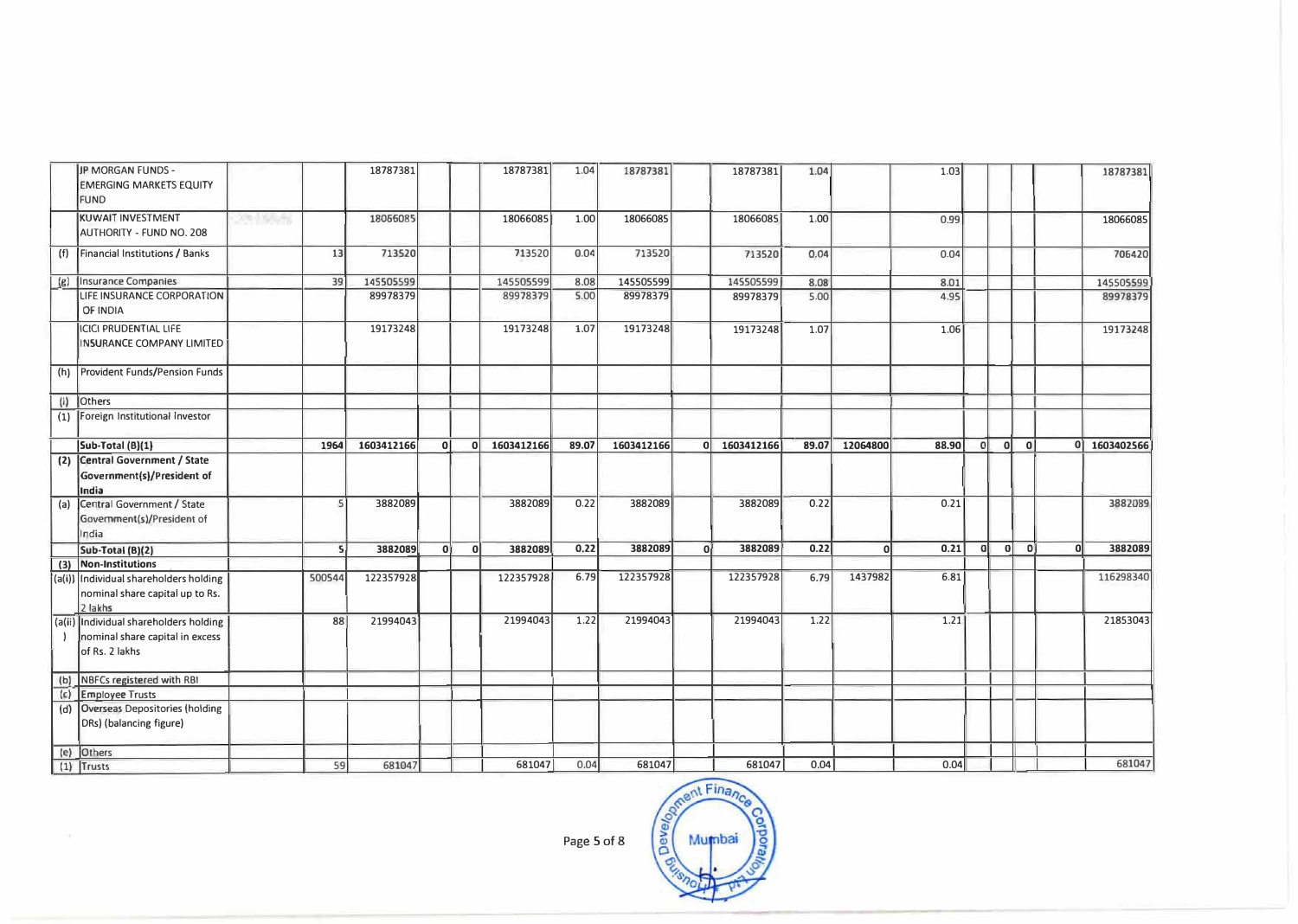|  | $\sqrt{2}$ | <b>IDire</b><br>s & their Relatives |  | - 12 | 105995' |  | -------<br>ונוב<br>10599. | 0.40 | 7105995<br>------ |  | 71059551 | 0.40 |  |  |  |  |  | 710599. |
|--|------------|-------------------------------------|--|------|---------|--|---------------------------|------|-------------------|--|----------|------|--|--|--|--|--|---------|
|--|------------|-------------------------------------|--|------|---------|--|---------------------------|------|-------------------|--|----------|------|--|--|--|--|--|---------|

| (3) Foreign Nationals          |        | 1269       |  | 1269       | 0.00   | 1269       | 1269       | 0.001  |          | 0.20     |  |  | 1269       |
|--------------------------------|--------|------------|--|------------|--------|------------|------------|--------|----------|----------|--|--|------------|
| (4) Non Resident Indians       | 12607  | 5228769    |  | 5228769    | 0.29   | 5228769    | 5228769    | 0.29   | 206450   | 03C      |  |  | 5174019    |
| (5) Clearing Members           | 337    | 1966254    |  | 1966254    | 0.11   | 1966254    | 1966254    | 0.11   | 22250    | 011      |  |  | 1966254    |
| (6) Hindu Undivided Families   | 13554  | 1650478    |  | 1650478    | 0.09   | 1650478    | 1650478    | 0.09   |          | ا وحـ 0  |  |  | 1650478    |
| (7) Foreign Corporate Bodies   |        | 493669     |  | 493669     | 0.03   | 493669     | 493669     | 0.03   |          | $0 - 31$ |  |  | 493669     |
| (8) Bodies Corporate           | 2530   | 18202239   |  | 18202239   | 1.01   | 18202239   | 18202239   | 1.01   | 3325558  | 118      |  |  | 18115784   |
| (9) Pension Funds              |        | 11685875   |  | 11685875   | 0.65   | 11685875   | 11685875   | 0.65   |          | 0.54     |  |  | 11685875   |
| $(10)$ IEPF                    |        | 1534081    |  | 1534081    | 0.09   | 1534081    | 1534081    | 0.09   |          | 0.38     |  |  | 1534081    |
| Sub-Total (B)(3)               | 529741 | 192901647  |  | 192901647  | 10.72  | 192901647  | 192901647  | 10.72  | 4992600  | 10.39    |  |  | 186559854  |
| Total Public Shareholding (B)= | 531710 | 1800195902 |  | 1800195902 | 100.00 | 1800195902 | 1800195902 | 100.00 | 17057400 | 100.00   |  |  | 1793844509 |
| $(B)(1)+(B)(2)+(B)(3)$         |        |            |  |            |        |            |            |        |          |          |  |  |            |

Details of the shareholders acting as persons in Concert including their Shareholding (No. and %): NIL

Details of Shares which remain unclaimed may be given hear along with details such as number of shareholders, outstanding shares held in demat/unclaimed suspense account, voting rights which are frozen etc. 3,000 Equity Sh under HDFC UNCLAIMED SUSPENSE ACCOUNT by 2 shareholders.

Note:

(1) PAN would not be displayed on website of Stock Exchange(s).

(2) The above format needs to be disclosed along with the name of following persons:

Institutions/Non Institutions holding more than 1% of total number of shares.

(3) W.r.t. the information pertaining to Depository Receipts, the same may be disclosed in the respective columns to the extent information available and the balance to be disclosed as held by custodian



المعاد

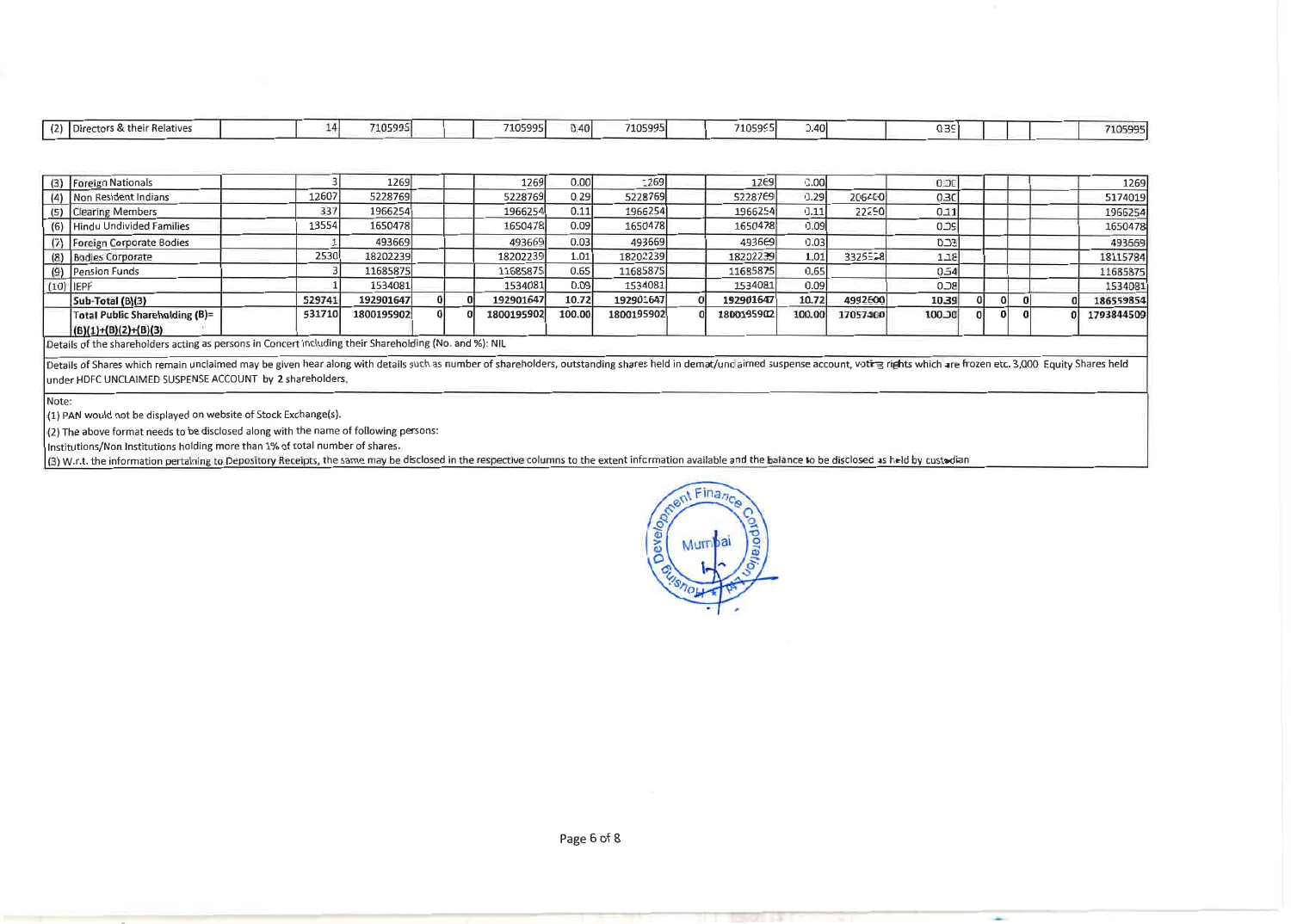|     | Category & Name of the         | PAN                      | No.          | No. of        | No. of                   | Nos.                   |                          | Total Shareho Number of Voting Rights held |          |                     |                             |          | No. of                   |                            |                          |           |                  |                  |          |
|-----|--------------------------------|--------------------------|--------------|---------------|--------------------------|------------------------|--------------------------|--------------------------------------------|----------|---------------------|-----------------------------|----------|--------------------------|----------------------------|--------------------------|-----------|------------------|------------------|----------|
|     | Shareholders                   | (11)                     | of           | fully         | Partly                   | of                     | nos.                     | Iding %                                    |          |                     | in each class of securities |          |                          | Shareholding               |                          | Number of |                  | Number of Shares | Numbe    |
|     | (1)                            |                          |              | share paid up |                          | paid- shares share     |                          | calculat                                   |          |                     | (IX)                        |          | <b>Shares</b>            | , as a %                   |                          | Locked in |                  | pledged or       | r of     |
|     |                                |                          | holde        | equity        | up                       | underls held           |                          | ed as                                      |          |                     |                             |          |                          | Underlyin   assuming full  |                          | shares    |                  | otherwise        | equity   |
|     |                                |                          |              | shares equity |                          | ying                   | $ $ (VII =               |                                            |          |                     |                             |          | g                        | conversion                 |                          | (X  )     |                  | encumbered       | shares   |
|     |                                |                          | (III)        | held          |                          |                        |                          | per                                        |          |                     |                             |          | Outstandi                | of                         |                          |           |                  | (XIII)           | held in  |
|     |                                |                          |              |               |                          | shares   Depos   IV+V+ |                          | SCRR,                                      |          |                     |                             |          | ng                       | convertible                |                          |           |                  |                  | demat    |
|     |                                |                          |              | (IV)          | held                     | itory                  | VI)                      | 1957                                       |          | No of Voting Rights |                             | Total as | convertibl               | securities (               | No.                      | As a %    | No.              | As a % of        | erialize |
|     |                                |                          |              |               | (V)                      | Recei                  |                          |                                            |          |                     |                             | a % of   | e                        | as a                       |                          | of total  | (Not             | total            | d form   |
|     |                                |                          |              |               |                          | pts                    |                          | As a %<br>of                               |          |                     |                             | Total    | securities               | percentage                 |                          |           | Shanes   Applica | <b>Shares</b>    | (XIV)    |
|     |                                |                          |              |               |                          | (V)                    |                          | $(A+B+C)$                                  |          |                     |                             | Voting   | (including)              | of diluted                 |                          | heb       | ble)             | held             |          |
|     |                                |                          |              |               |                          |                        |                          |                                            |          |                     |                             | rights   |                          | Warrants)   share capital) |                          |           |                  | (Not             |          |
|     |                                |                          |              |               |                          |                        |                          | 2)<br>(VIII)                               |          |                     |                             |          | (X)                      | $(X1) =$                   |                          |           |                  | Applicable)      |          |
|     |                                |                          |              |               |                          |                        |                          |                                            |          |                     |                             |          |                          | $(VII)+(X)$ as a           |                          |           |                  |                  |          |
|     |                                |                          |              |               |                          |                        |                          |                                            | Class    | Class Y             | To:al                       |          |                          | % of A+B+C2                | (a)                      | (b        | (a)              | (b)              |          |
|     |                                |                          |              |               |                          |                        |                          |                                            | X        |                     |                             |          |                          |                            |                          |           |                  |                  |          |
|     |                                |                          |              |               |                          |                        |                          |                                            |          |                     |                             |          |                          |                            |                          |           |                  |                  |          |
|     |                                |                          |              |               |                          |                        |                          |                                            |          |                     |                             |          |                          |                            |                          |           |                  |                  |          |
|     |                                |                          |              |               |                          |                        |                          |                                            |          |                     |                             |          |                          |                            |                          |           |                  |                  |          |
|     |                                |                          |              |               |                          |                        |                          |                                            |          |                     |                             |          |                          |                            |                          |           |                  |                  |          |
| (1) | <b>Shares underlying DRs</b>   | $\overline{\phantom{a}}$ |              |               | $\overline{\phantom{a}}$ |                        | $\hat{\phantom{a}}$      | $\sim$                                     | $\sim$   | ٠                   |                             | u        | $\Delta$                 | L.                         | L.                       | ÷.        |                  | L.               |          |
| (a) | Custodian/DR Holder            |                          |              |               |                          |                        |                          |                                            |          |                     |                             |          |                          | a.                         | $\sim$                   |           | u                |                  |          |
| (2) | <b>Shares held by Employee</b> |                          |              |               |                          |                        | u,                       |                                            |          |                     |                             |          | $\overline{\phantom{a}}$ |                            | $\overline{\phantom{a}}$ | $\sim$    |                  |                  |          |
|     | <b>Trusts</b>                  |                          |              |               |                          |                        |                          |                                            |          |                     |                             |          |                          |                            |                          |           |                  |                  |          |
| (a) | Employee Benefit Trust         |                          |              |               |                          |                        |                          |                                            |          |                     |                             |          |                          |                            |                          |           |                  |                  |          |
|     | (under SEBI (share based       | ä,                       |              |               |                          |                        | $\overline{\phantom{0}}$ | $\overline{\phantom{a}}$                   |          |                     |                             |          |                          |                            | ×                        |           |                  |                  |          |
|     | Employee Benefit)              |                          |              |               |                          |                        |                          |                                            |          |                     |                             |          |                          |                            |                          |           |                  |                  |          |
|     | Regulations, 2014)             |                          |              |               |                          |                        |                          |                                            |          |                     |                             |          |                          |                            |                          |           |                  |                  |          |
|     | <b>Total Non-Promoter- Non</b> |                          |              |               |                          |                        |                          |                                            |          |                     |                             |          |                          |                            |                          |           |                  |                  |          |
|     | Public Shareholding (C)=       |                          | $\mathbf{0}$ | ሰ             | n                        | ω                      |                          |                                            | $\Omega$ |                     |                             | $\Omega$ | U                        | 0l                         | $\Omega$                 |           | በ                |                  | $\Omega$ |
|     | $(C)(1)+(C)(2)$                |                          |              |               |                          |                        |                          |                                            |          |                     |                             |          |                          |                            |                          |           |                  |                  |          |

## Table IV - Statement showing shareholding pattern of the Non Promoter- Non Public shareholder

Note:

(1) PAN would not be displayed on website of Stock Exchange(s).

 $\vert$ (2) The above format needs to disclose name of all holders holding more than 1% of total number of shares

(3) W.r.t. the information pertaining to Depository Receipts, the same may be disclosed in the respective co un ns to the extent information available



Page 7 of 8